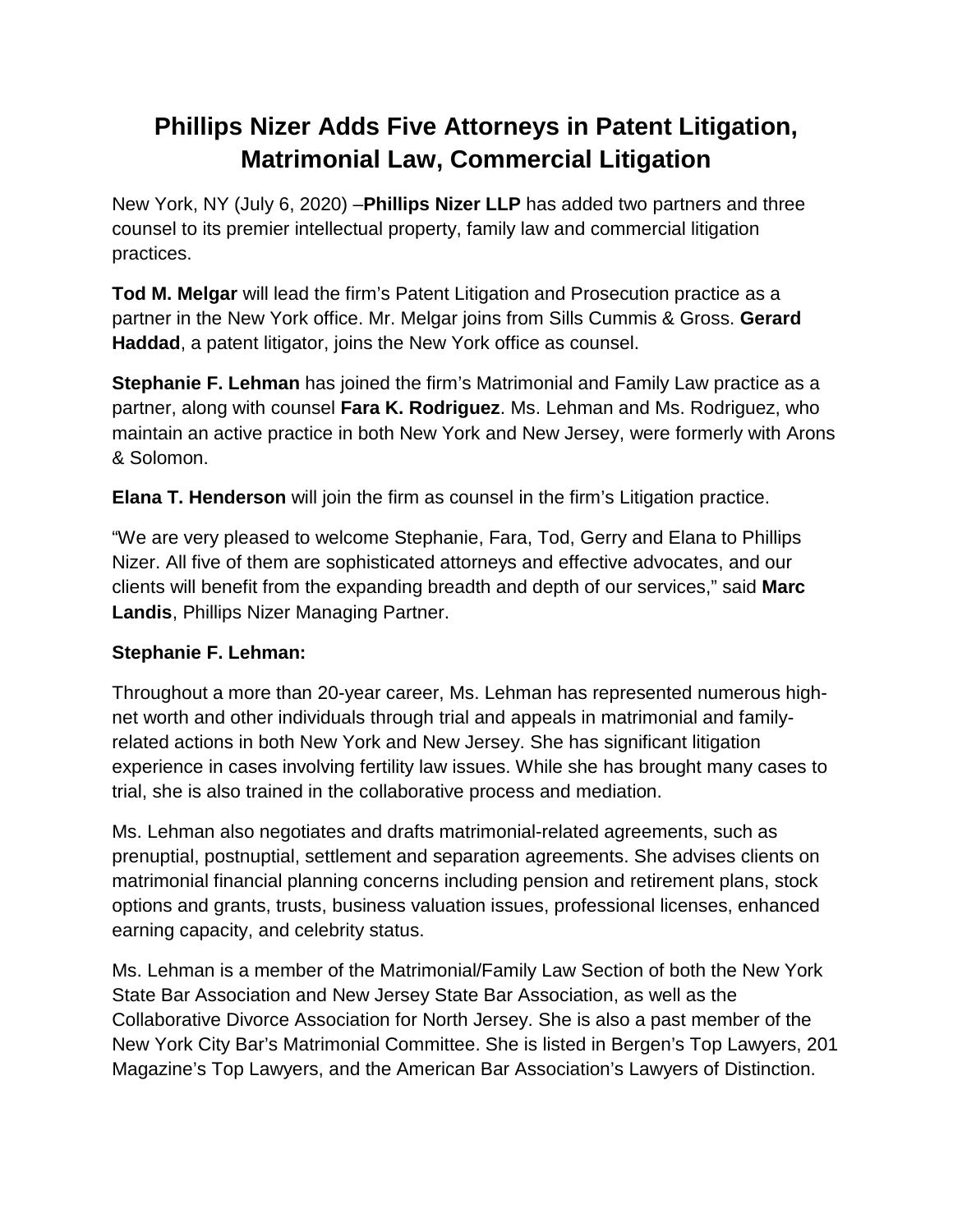"I have known Stephanie for more than 20 years and had the privilege of being her partner a number of years ago. I look forward to working with her again as we continue to grow our practice at Phillips Nizer," said **Richard Adago**, Co-Chair of the firm's New York Matrimonial & Family Law Practice. "She is a recognized leader in matrimonial law in both New York and New Jersey, and as such she is a great fit for our unique capability to service matrimonial clients in both states."

Ms. Lehman received her law degree from Brooklyn Law School and is a *cum laude* graduate of Brandeis University. After her graduation from law school and prior to her work at law firms, she clerked for the Honorable Joseph C. Cassini, III, of the New Jersey Superior Court Family Division.

## **Tod M. Melgar:**

Mr. Melgar has litigated a wide variety of patent, trade secret, copyright and trademark disputes in federal district and appellate courts, as well as argued patent issues before the U.S. Patent Trial and Appeal Board. He has worked for top high tech industry companies, including hardware and software, medical device, cellular and digital transmission systems, LEDs and lasers.

A registered patent attorney, Mr. Melgar has prepared and prosecuted hundreds of patent and trademark applications, and provided general counseling to clients on patent portfolio development, intellectual property due diligence, licensing and enforcement of rights issues.

At Phillips Nizer, Mr. Melgar will be joining a top team of IP attorneys. The firm has recently served as lead attorneys in two significant copyright cases, representing Led Zeppelin in their successful defense of the copyright of "Stairway to Heaven" and the estate of Bert Stern into his copyright protection of the photographs from Marilyn Monroe's famed "Last Sitting."

"As intellectual property continues to be a growing area of importance for our firm, we are very pleased to welcome Tod aboard. Tod has a distinguished history in handling complex IP and patent matters," said Monica P. McCabe, Chair of Phillips Nizer's Intellectual Property practice group.

Mr. Melgar received his J.D. from Brooklyn Law School, his M.S. in Biomedical/Engineering from the University of Miami and his B.S. from the State University of New York, Buffalo.

#### **Gerard Haddad:**

Mr. Haddad focuses his practice on intellectual property litigation and counseling, and has litigated patents in the fields of computer software and hardware, medical devices,